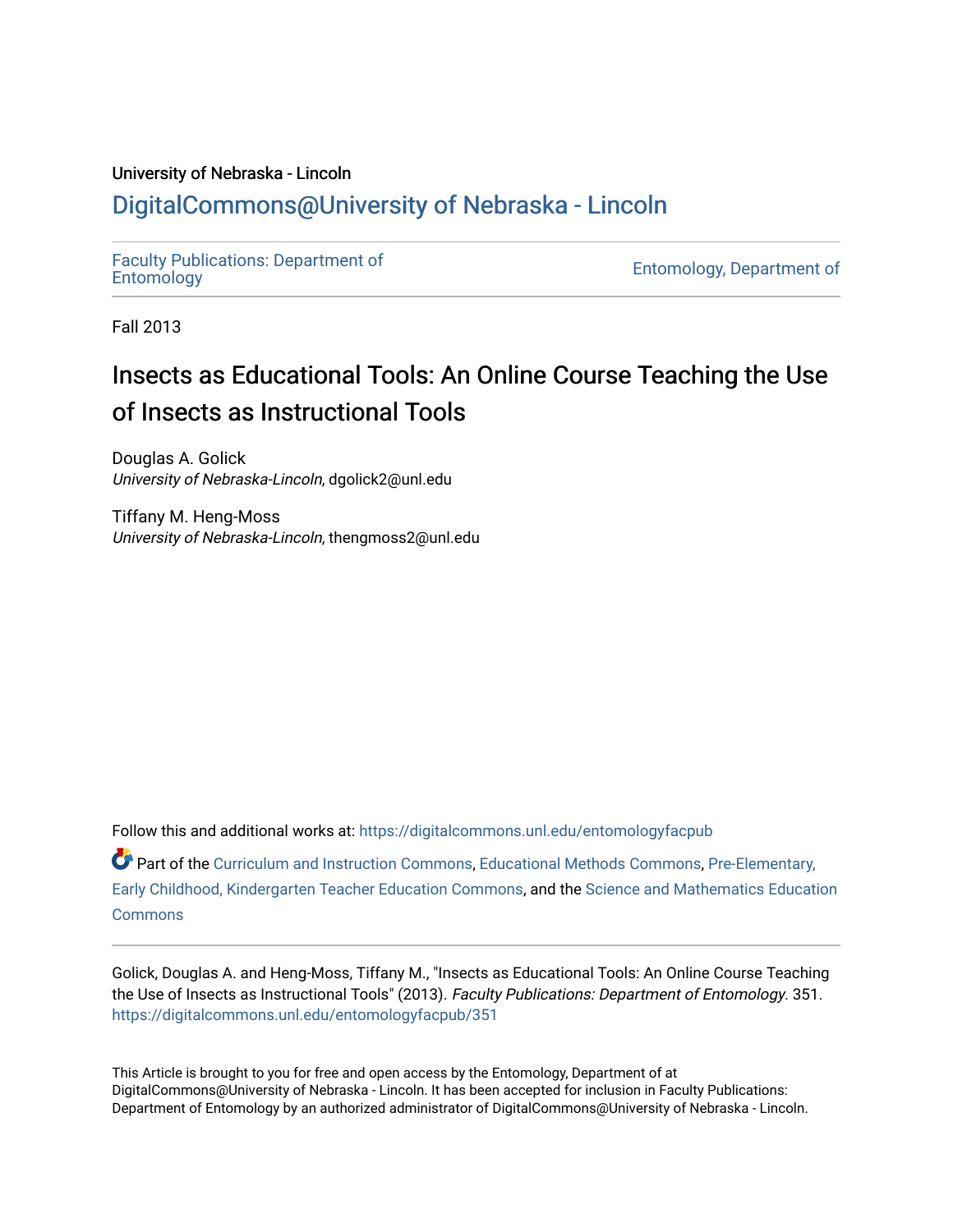## Insects as Educational Tools: An Online Course Teaching the Use of Insects as Instructional Tools

Douglas A. Golick and Tiffany M. Heng-Moss

Publication of the 1996 National Science Education Standards (NSES) initiated a push to transform science education by engaging K-12 students in active learning through inquiry-based teaching (National Research Council, 1996). Students need opportunities to construct knowledge by asking questions, developing hypotheses, collecting and analyzing data, and interpreting and communicating results. Inquiry teaching has been shown to improve students' attitudes toward science, enhance their performance, and promote scientific literacy (Haury, 1993; Lindberg, 1990: Mattheis and Nakayama, 1988; Rakow, 1986).

Providing both pre- and in-service teachers with courses and professional development programs that promote inquiry teaching are vital to teacher education (National Research Council, 2000). Although many teachers have encountered inquiry instruction, either through pre-professional education or during professional development, some still need in-service experiences, particularly K-6 teachers.

The majority of elementary teachers have taken few science content courses. In a national survey, Fulp (2002) found that 42% of elementary teachers had completed four or fewer semesters of science coursework, and fewer than 30% of all elementary teachers in the survey felt well prepared to teach science. In a survey of 57 Nebraska elementary teachers participating in a statewide elementary science institute, 61% indicated they had taken three or fewer hours of science courses as undergraduates. Only 4% of teachers indicated taking six or more hours of science courses as undergraduates. Therefore, most elementary teachers feel inadequate and anxious about teaching science (Pedersen and McCurdy, 1992; Cox and Carpenter, 1991 Sutton et al., 2009).

Many programs exist to improve in-



A boy examines a climbing walking stick.

quiry instruction using insects as model organisms and pairing entomology content with science inquiry techniques; these include workshops, professional development, and curricula development. However, few college-level courses offer this pairing. A review of the literature and Webbased resources identified five courses integrating entomology content with inquiry teaching strategies for pre- and in-service teachers (Haefner, Freidrichsen, and Saul 2006; Leigh 2000; Texas A&M, April 6, 2012; University of Arizona (a), April 6, 2012; University of Arizona (b), April 6, 2012). Only two were offered as graduate-level courses (Leigh 2000; University of Arizona (b), 2012). None were offered online.

Since 2003, the University of Nebraska at Lincoln (UNL) has offered Insects as Educational Tools (ENTO 810) as an online course through UNL's Master of Science in Entomology program. Many K-12 educators enroll in this course, which appeals to them because it explores the use of insects as model organisms for teaching science and addressing national science standards. ENTO 810 is included in the Insect Biology for Educators Certificate program offered by the University of Nebraska-Lincoln (http://tinyurl.com/phb99r6). It is also open to informal educators, and to graduate students enrolled in the online M.S. program in Entomology. These students learn about benefits of teaching with insects in informal settings (e.g., outreach events) or professionally (e.g., training).

ENTO 810 is team-taught, uniquely combining the expertise of an entomologist and a teacher educator. Together, they expand the range of topics to include comprehensive coverage of entomology content, science processes, pedagogical strategies, and curriculum development. During the course, students construct links between entomology content and inquiry-centered pedagogical approaches for teaching science.

Although this course could be designed and taught with another animal or plant system, insects are excellent model organisms because they share many biological processes with other organisms and they have a large impact on society (Center for Insect Science 1993). Unlike vertebrates, insects are generally inexpensive to purchase and maintain. Many insect species used for teaching can be collected locally (Kneidel 1993). Mass numbers of individuals are readily obtainable for experimental repetitions. Insects' short life cycles and predictable behaviors make observations easy—important in K-12 classrooms, where teachers often have limited time available for any particular topic. Insects are diverse, and their adaptability offers opportunities for a wide array of investigations (Matthews et al. 1996; Matthews et al. 1997). Paramount among their benefits, insects as research organisms usually involve fewer ethical concerns and restrictions than other animals.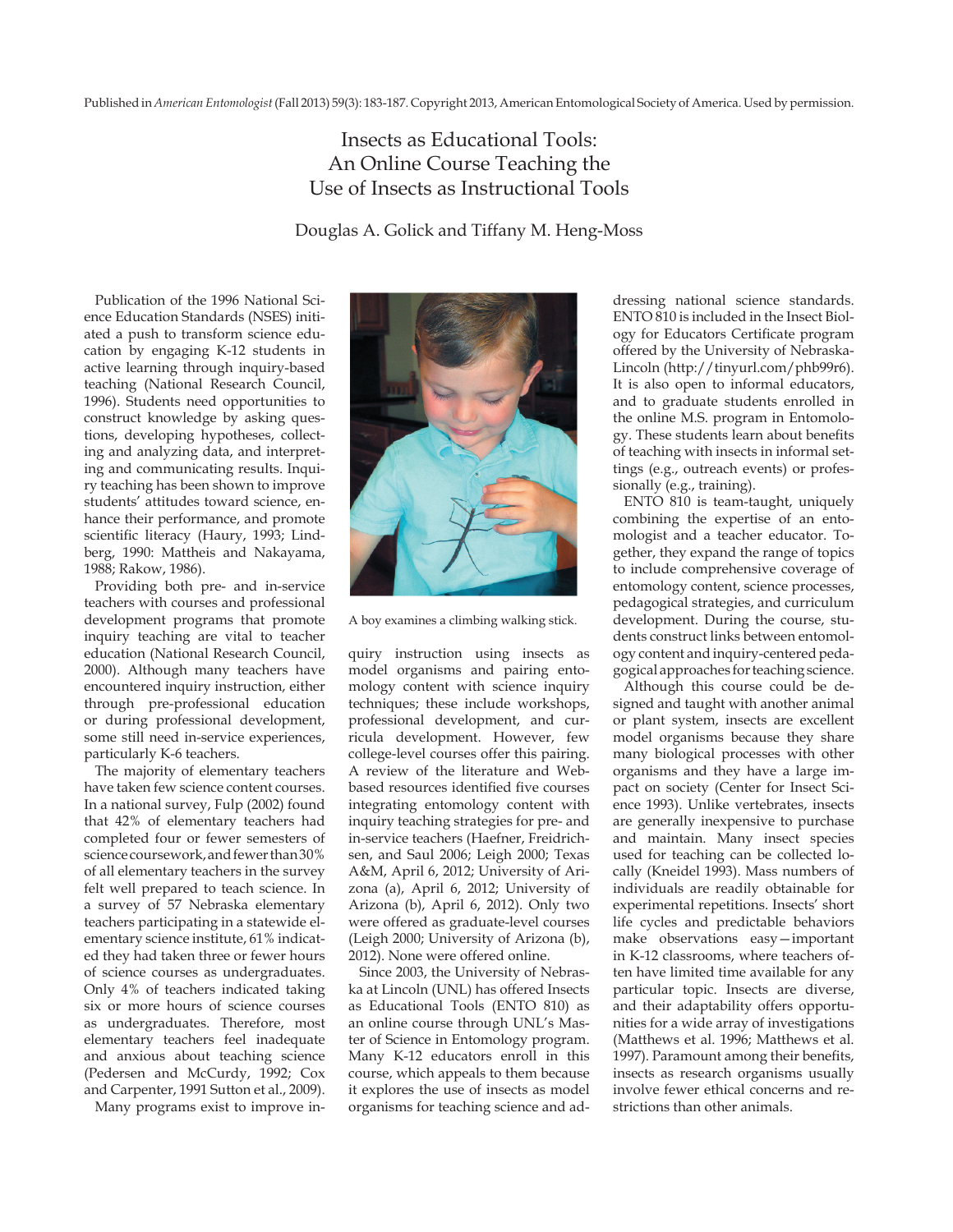Course Structure and Objectives

ENTO 810 is divided into three modules taught over 15 weeks. Successive modules build on learning objectives from previous modules; therefore, satisfactory completion of each module is integral to final learning outcomes. The instructional objectives of ENTO 810 are to enable students to:

- • describe the diversity of insects and basics of insect biology
- • classify and differentiate major insect groups
- give examples of beneficial and detrimental roles insects play in our lives
- utilize scientific methodology to make discoveries about living things
- teach guided inquiries using insects (i.e. inquiries in which the instructor provides students with a specific research question, but in which they have freedom to refine the question, select materials, and develop procedures)
- • develop simple demonstrations and experiments to stimulate students' interest in insects and science

These goals target both novices and experts in the fields of entomology and teaching.

#### Course Modules

*Module 1* focuses on entomology and science process content. Delivered over 5 weeks, this module provides an overview of insect biology, including the classification system, insect biology and behavior, reasons to study insects, and specific insects recommended for classroom use. Content is presented via eleven PowerPoint lectures with audio narration, targeting students new to the science of entomology. For students who have already taken an introductory entomology course, this module is a beneficial refresher.

An icebreaker exercise introduces students to the course and its supporting technology. Using the course's online discussion board, students post six nouns that describe themselves. Students are required to read their classmates' postings and reply to each other. This acquaints students with the course site discussion board tool, facilitates social interaction among students, and establishes an interactive online learning environment.

In Module 1, students complete a prereflection exercise (Figure 1) in which they answer a series of questions requiring them to reflect on their current understanding of insect biology, their general entomological knowledge, the processes of scientific inquiry, and their knowledge of teaching and pedagogy. They also host an insect pet to learn first-hand about insect life cycles, biology, and behaviors. A worksheet guides students through instructor-initiated inquiries with insects, providing hands-on discovery opportunities and experience with rearing live insects. These activities develop the students' science process skills and enable them to create an ethological sketch of their insects. This curriculum component is vital, because many students have limited prior experience with insects and varying levels of confidence in handling insects.

Student learning in Module 1 is evaluated via the pre-reflection exercise, the insect pet observation and behavioral activities, and online quizzes that cover key concepts from assigned readings and the 11 lectures. Students are allowed one attempt at each of the quizzes.

*Module 2* focuses on science inquiry and the nature of science. Specific topics include the nature of science, the processes of inquiry as implemented by scientists and as applied by teachers, and hypothesis development. A key objective of this module is to provide students with experiences teaching science inquiry lessons as they progress through a series of eight guided inquiry lessons using insects. Students receive in-depth instruction in developing testable hypotheses. To help ENTO 810 students prepare for their teaching experiences, the lecture component is supplemented with a worksheet that guides them through the inquiry teaching process.

Guided inquiries were chosen instead of open inquiries, based on an assumption that guided inquiries are easier for teachers new to the inquiry teaching approach: they have structured, testable hypotheses and expected outcomes. Lesson plans are detailed enough to guide inexperienced teachers and include teaching tips to facilitate conduction of lessons. Examples of these lesson plans are available at http://unlcms.unl.edu/ianr/entomology/k12.

To successfully complete Module 2, ENTO 810 students must find a student audience and teach two different inquiry lessons. Student audiences can include formal classrooms, 4-H groups, museum visitors, after-school programs, or their own children. Occasionally, where child audiences are hard to find (e.g. for ENTO 810 students serving overseas), students choose an adult audience.

For each lesson they teach, ENTO 810 students must complete the "Classroom Instruction and Evaluation of Inquiry Lesson" worksheet. This worksheet requires them to provide information on the teaching methods used, details about how they conducted the lesson, the inquiry processes used in the lesson, and their assessment of student learning. The worksheet establishes a record of the students' teaching, and gives both course instructors an opportunity to provide in-depth feedback to

#### Figure 1. Pre- and Post-Reflection Exercise

1. Describe your current understanding of science inquiry. What does it mean to you? What are the steps of the process?

2. Describe your current understanding of entomology and insect biology. For example, do you know the major insect orders? If so, what are they? Describe the structure and function of the insect body parts. Can you list ways insects communicate? Where can insects be found? How do they develop from immature to adults?

4. An important part of learning is about making connections between new and old concepts, to form understanding. Occasionally, we consciously recognize these moments of connection. What strategies will you use to connect the things you will learn in this course to your prior understanding of teaching, entomology, and insect biology? What strategies will you use to change your previous misconceptions and form new, better-informed opinions?

5. What do you look forward to learning about insects and teaching with insects in this class?

<sup>3.</sup> What do you think the most challenging aspect(s) of teaching the guided inquiries in Module 2 will be?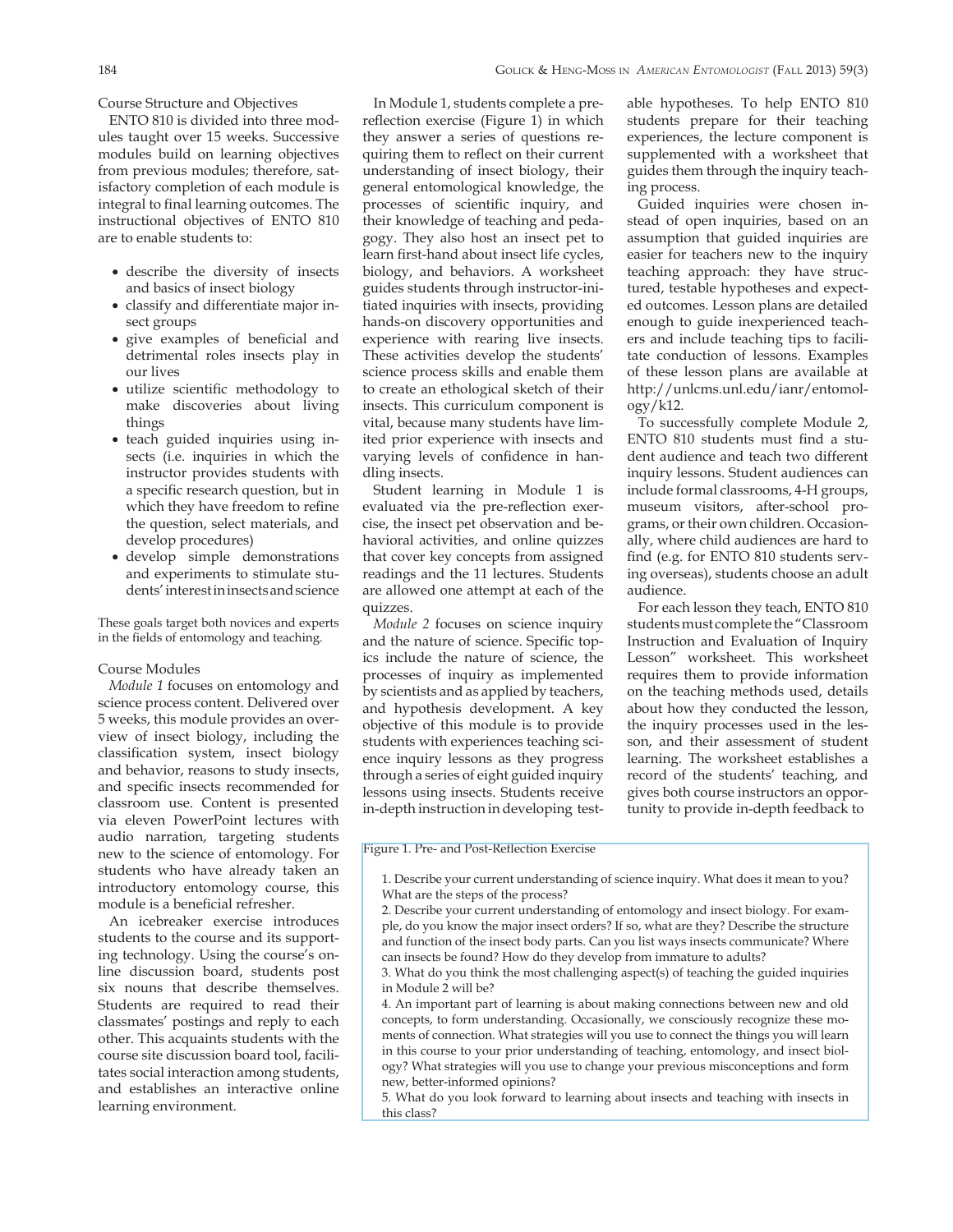each student on each of their two lessons. These worksheets are submitted via Blackboard's assignment feature and the first worksheet is returned to the students a week before the second worksheet is due. Thus, students receive constructive comments they can use to improve their teaching experience for the second guided inquiry lesson.

Students complete a post-reflection exercise at the end of Module 2. This exercise builds on questions in the prereflection exercise. We use a guided written reflection with prompts to assist students; this facilitates students in making judgments about their learning and self-evaluation. Students complete this exercise in the 10th week of the semester. Giving the reflection exercise at this point rather than at the end provides students time to reflect on their learning and make adaptive adjustments in their learning and teaching.

*Module 3* requires students to incorporate content knowledge from Module 1 with teaching experiences from Module 2 to generate two unique insectbased inquiry lessons for PK-12.

The first lesson plan may be less refined than the second. Students receive detailed feedback on their first lesson plan, and use this feedback to improve their second lesson plan.

Each lesson plan must start with a testable hypothesis. Other components of each lesson plan include the targeted age level; materials (including where to obtain insects) and methods; relevant background information; KWL prompts (what you know, what you want to learn, and what you learned), and an assessment plan. ENTO 810 students are assessed on their ability to create practical lessons that may be easily understood by PK-12 teachers. Student-created lesson plans range from expansions of the course's guided inquiry lessons to novel ideas.

Students are graded on the extent of their lessons' originality. Ideally, student products should not duplicate either materials created by former students or the guided inquiries used in Module 2. Students are also graded on the quality and readability of their lessons. Assessment

These boys examine a millipede in preparation for a math lesson on arthropod body structures.

rubrics for lesson plans ask the following questions: Does the lesson work? Would it be a practical lesson to conduct for most classrooms? How appropriately is scientific methodology used to address the hypothesis? Lessons should be easy to read and provide relevant background information for teachers unfamiliar with insect biology and behavior. Lesson plans should be of publishable quality commensurate with those in the "How to Do It" section of the *American Biology Teacher* journal.

At the end of the course, ENTO 810 students complete a post-test, which evaluates their content learning and their application of learned material over the duration of the semester. The purpose is to assess changes in their understanding of entomology content, inquiry processes and application, and level of teaching confidence as a result of the course. Comparing the pre-andpost assessment results provides an indicator of each student's improved comprehension, application, and synthesis of information about entomology and inquiry. Students are asked to self-assess their ability to teach inquiry lessons using insects, and their likelihood of doing so after completing the course.

### Methodology

We compared the pre- and post-tests to assess effectiveness of the course in achieving specific learning objectives. The pre-test (administered at the beginning of the course) contained questions on entomological concepts and science processes (inquiry). Insect biology questions were selected to address basic entomology concepts required to conduct project inquiries. The pre-test evaluation also included self-assessment



items to measure participants' perceived ability to incorporate science inquiry investigations in their classrooms.

The post-test evaluation was identical to the pre-test, with the exception of the following question: "Has your definition of science inquiry changed since the beginning of this course?" Test questions were designed to measure change in self-efficacy in using insects and the inquiry methodology in teaching. Therefore, post-tests were not administered until students had completely finished the course. (The pre- and post-tests were checked for content validity as reported in Golick et al. 2010.)

#### Results and Conclusions

ENTO 810 has been offered six times since 2003; a total of 103 students have completed the course. Of these, 59 completed all questions on the pre- and post-tests. Their results were included in this analysis. Of the 59 students, we tracked the professions of 50. Of these, 56.0% were in non-teaching professions; many of these "non-educators" were in the military, or in agricultural and pest control professions. Thirtyeight percent of the students were PK-12 teachers. The remaining 6.0% listed their profession as either extension or outreach coordinators. For the purpose of this paper, we list those stating teaching, extension, and outreach in the "educators" category, as the primary focus of their job is education.

*Entomology Knowledge*: There was no significant change in students' ability to distinguish an insect from other arthropods (McNemar's, *P*=0.50). Most students (96.6%) identified essential characteristics of insects (an exoskeleton, 3 body segments, and 3 pairs of legs). However, there was a significant change in the number of Entomology Knowledge Questions answered correctly from preto post-test (Table 1). Before and after the course, students used a Likert Scale to assess their insect biology knowledge in relation to their ability to teach science inquiry lessons using insects. This was used as an indicator of self-efficacy in teaching using insects. Precourse, 75.0% of non-educators responded that they "agreed to strongly agreed" that their "…current understanding of insect biology was such that they could effectively use in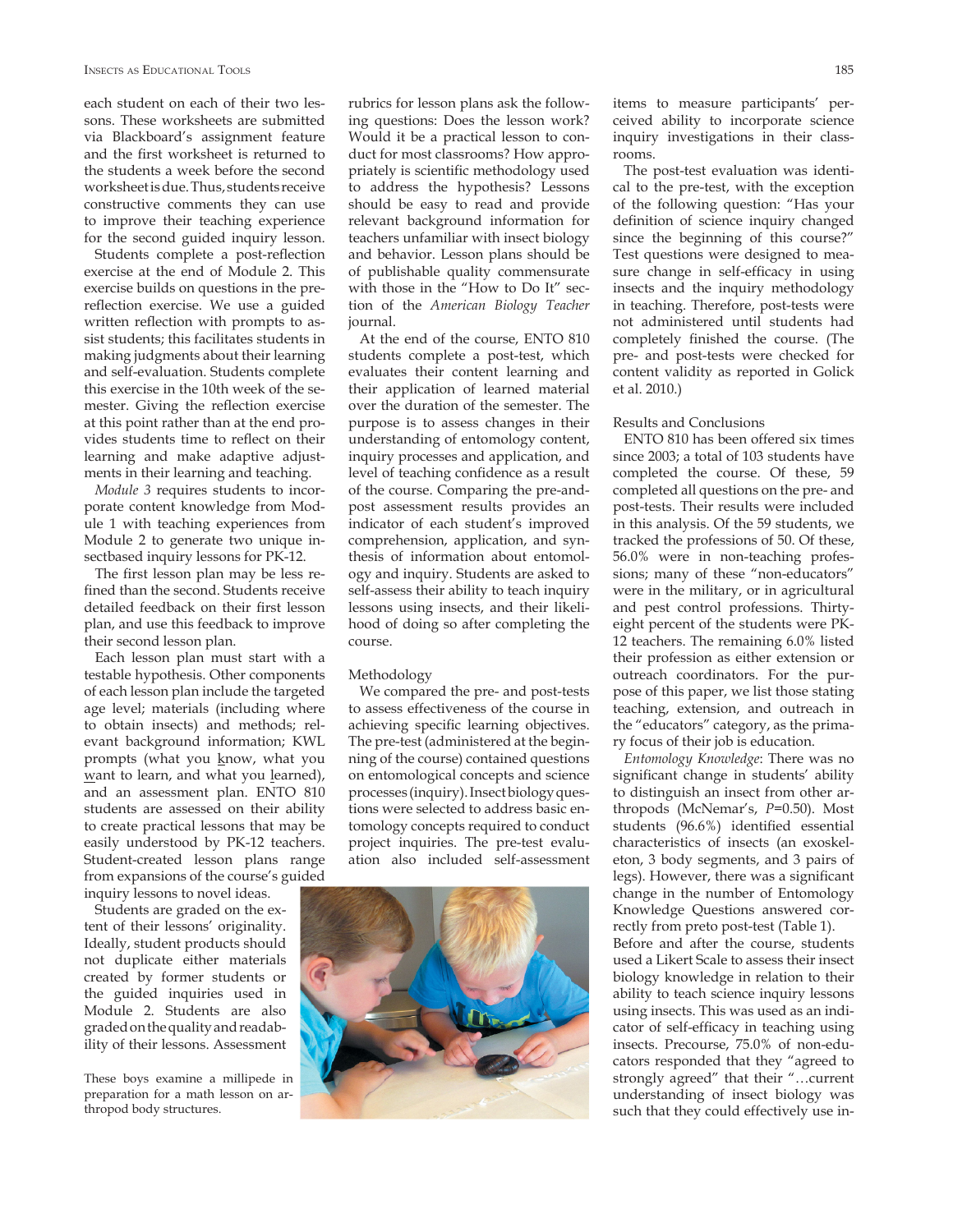Table 1. Entomology Knowledge Questions

|                            | rre        |       | -'ost |                |       |           |
|----------------------------|------------|-------|-------|----------------|-------|-----------|
|                            | <b>IVI</b> | SL    | 1V1   |                |       |           |
| Three insect orders        | 2.56       | 0.970 | 2.86  | $0.57^{\circ}$ | 2.173 | $0.05***$ |
| Three ways insects         | 2.63       | 0.584 | 2.97  | 0.183          | 3.750 | $0.001**$ |
| communicate                |            |       |       |                |       |           |
| Three insect social groups | 2.85       | J.485 | .95   |                | 1.508 | N5        |

NS, \*,\*\*, \*\*\*, Non-significant or significant at *P*=0.05, 0.01, or 0.001, respectively using Wilcoxon signedranks test

Table 2. Science Inquiry Knowledge Questions Change Pre- to Post-Course

|                      | W1 W2  | KI W2 |        | WI Rz  |       |            |
|----------------------|--------|-------|--------|--------|-------|------------|
| Testable Hypothesis  | 20.34% | 8.47% | 38.98% | 32.20% | 7.04  | $0.01**$   |
| Best Science Inquiry | 23.73% | 8.47% | 18.64% | 49.15% | 15.56 | $0.001***$ |
| Example              |        |       |        |        |       |            |

W1 = Wrong, Pre-Course; W2 = Wrong, Post-Course; R1 = Right, Pre-Course; R2 = Right, Post-Course. NS, \*,\*\*, \*\*\*, Non-significant or significant at *P*=0.05, 0.01, or 0.001, respectively using McNemar Tests, *N* = 59

Table 3. Science Inquiry Definition

|                                              | lon.  |       |       |      |
|----------------------------------------------|-------|-------|-------|------|
|                                              | Y es  | 'NO   | Y es  | NG   |
| "As a result of this course my definition of | 84.2% | 15.8% | 78.6% | l.4% |
| science as inquiry has changed."             |       |       |       |      |

Table 4. Science Inquiry Practice

|                                                         | Non-Educators |       | Educators |       |
|---------------------------------------------------------|---------------|-------|-----------|-------|
|                                                         | Pre           | Post  | Pre       | Post  |
| "My current level of science inquiry"                   | 64.3%         | 96.4% | 68.4%     | 91.9% |
| understanding is such that I can effectively            |               |       |           |       |
| incorporate inquiry activities into my classroom        |               |       |           |       |
| -or job."<br>"As a result of the course, I am likely to |               |       |           |       |
|                                                         | NΑ            | 39.0% | NΑ        | 94.0% |
| incorporate inquiry with insects into my                |               |       |           |       |
| curriculum or job."                                     |               |       |           |       |

Results reported for % of respondents answering "Agree to Strongly Agree" on Likert scale

sects in science inquiry lessons." Post course, 89.3% responded that they "agreed to strongly agreed." For educator students, 59.1% "agreed to strongly agreed" with the statement precourse, and 90.9% "agreed to strongly agreed" with the statement post-course.

*Science Inquiry Knowledge and Practice*: Students' knowledge and understanding of inquiry-based pedagogy improved as a result of the course. For the six steps of the inquiry process, there was a positive change in the number of correctly identified inquiry steps (*P*=0.001, *z*=5.839) that students listed pre-test (M=4.12, SD=1.176) compared with post-test (M=5.51, SD=0.704). There was a positive change in the number of students correctly identifying a testable hypothesis and the best example of an inquiry investigation (Table 2). At the end of the course, participants responded "yes" or "no" to the statement: "As a result of this course, my definition of science inquiry has changed" (Table 3).

Students were also asked to assess their science inquiry knowledge in relation to their ability to teach inquirybased lessons both before and after the class. This measure was used as an indicator of confidence in teaching using inquiry techniques (Table 4).

Students were asked to what extent they agreed with the statement: "As a result of the course, I am likely to incorporate inquiry with insects into my curriculum or job" (Table 4).

These evaluation summaries indicate that the course successfully stimulated interest in both insects and inquirybased learning experiences. In general, students reported increased knowledge of inquiry, and stated that they planned to include more science inquiry lessons using insects as a result of the course. Educators and non-educators both improved their understanding of inquiry science along with their knowledge of insect biology. Students reported that their confidence in teaching with insects improved as a result of the course.

*Conclusions*: Based upon increasing enrollment in the course, we conclude that educators are seeking opportunities for professional development through online delivery. We have demonstrated that this course fulfills the need to help educators increase their science content knowledge and adopt an inquiry-based pedagogical approach to teaching science. This course could also be offered to PK-12 pre-service teachers.

The curriculum design and model of instruction of ENTO 810, including online delivery, is a viable pedagogical approach for integrating science content with science processes, and serves as amodel of instruction for other life sciences-based courses that target educators and other professionals.

References Cited

- Center for Insect Science. 1993. *Using live insects in elementary classrooms for early lessons on life*. Tuscon, Arizona: University of Arizona.
- Cox, C.A., and Carpenter, J.R. 1991. Improving attitudes toward science and reducing science anxiety through increasing confidence in science ability in inservice elementary school teachers. *Journal of Elementary Science Education* 1: 14-31.
- Fulp, S.L. 2000. Status of elementary school science teaching. 2000 national survey of science and mathematics education. http://www.Horizon-research.com.
- Golick, D.A., Heng-Moss, T.M., and Ellis, M.D. 2010. Using insects to promote science inquiry in elementary classrooms. *NACTA Journal* 54(3): 18-24.
- Haury, D.L. 1993. Teaching science through inquiry. ERIC Clearinghouse for Science Mathematics and Environmental Education. ED465545 Columbus, Ohio.
- *Inquiry and the National Science Education Standards 2000*. National Academies of Science. Washington, D.C.
- Leith, T. 2000. Rediscovering discovery. Perspectives Online. http://www.cals.ncsu. edu/agcomm/magazine/fall00/redisc. htm, accessed April 19, 2012.
- Lindberg, D.H. 1990. What goes 'round comes 'round doing science. *Childhood Education* 67(2): 79-81.
- Kneidel, S. 1993. *Creepy Crawlies and the Scientific Method*. Fulcrum Publishing. Golden, Colo.
- Martin-Hansen, L. 2002. Defining Inquiry. *The Science Teacher*. 69(2): 34–37.
- Matthews, R.W., T.R. Koballa, L.R. Flage, and E.J. Pyle. 1996. *WowBugs: New Life for Life Science*. Riverview Press, Athens, Ga.
- Matthews, R.W., L.R. Flage, and J.R. Matthews. 1997. Insects as teaching tools in primary and secondary education. *Annual Review of Entomology* 42: 269-289.
- National Research Council. (1996). *Front Matter. National Science Education Standards*. The National Academies Press, Washington, D.C.
- Olson, S., and S. Loucks-Horsley (editors). 2000. *Inquiry and the National Science Education Standards: A Guide for Teaching and Learning*. National Academy Press, Washington, D.C.